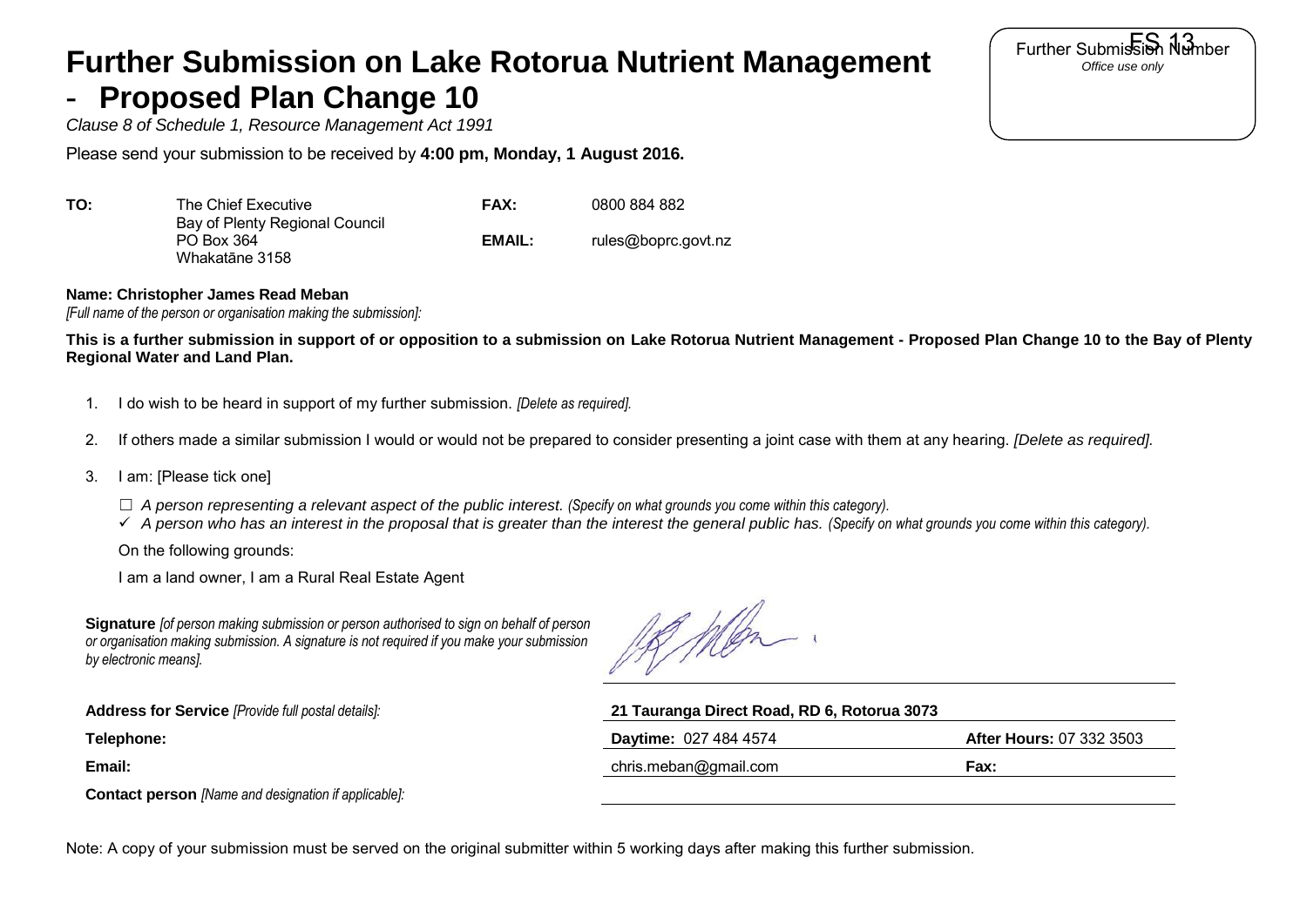## **FURTHER SUBMISSION POINTS:**

| <b>Submission</b><br>number<br>[Submission number of<br>original submission as<br>shown in the "Summary<br>of Decisions<br>Requested" report] | <b>Submitter name</b><br>[Please state the name and address of the person or<br>organisation making the original submission as<br>shown in the "Summary of Decisions Requested"<br>report] | <b>Section reference</b><br>(Submission point)<br>[Clearly indicate which parts of<br>the original submission you<br>support or oppose, together<br>with any relevant provisions of<br>the proposed plan change] | Support/oppose | <b>Reasons</b><br>[State in summary the nature of your submission giving clear reasons]                                               |
|-----------------------------------------------------------------------------------------------------------------------------------------------|--------------------------------------------------------------------------------------------------------------------------------------------------------------------------------------------|------------------------------------------------------------------------------------------------------------------------------------------------------------------------------------------------------------------|----------------|---------------------------------------------------------------------------------------------------------------------------------------|
| 61-14                                                                                                                                         | Beef & Lamb New Zealand                                                                                                                                                                    | I support the reference to<br>the N plan should be<br>changed and replaced by<br>a nutrient plan                                                                                                                 | Support        | I believe that P is a far greater impact on the lake water quality and<br>should be taken into account included in the lake dynamics. |
| $81 - 3$                                                                                                                                      | Jamie & Chris Paterson                                                                                                                                                                     | Attenuation has changed<br>now means that there are<br>new options to mitigate<br>nutrient between source<br>and lake                                                                                            | Support        | The Council needs to take into account new science before<br>proceeding with any plan changes                                         |
| $70-7$                                                                                                                                        | The Fertiliser Association of New Zealand                                                                                                                                                  | Proposed plan changes<br>are inconsistent in the<br>use of the term and<br>nutrient would<br>encompass the<br>management of P                                                                                    | Support        | Suggest replacing the term 'Nutrient Management Plan' with<br>'Nutrient Management Plans & Nitrogen Plans with Nutrient<br>Budgets'.  |
| 75-116                                                                                                                                        | Federated Farmers of New Zealand                                                                                                                                                           | Recent science shows<br>that PC10 should include<br>P as a key contributor to<br>lake algal dynamics.                                                                                                            | Support        | I believe that P has a far greater impact on the lake water quality<br>and should be included in a incorporated Nutrient Budget.      |

Note: A copy of your submission must be served on the original submitter within 5 working days after making this further submission.